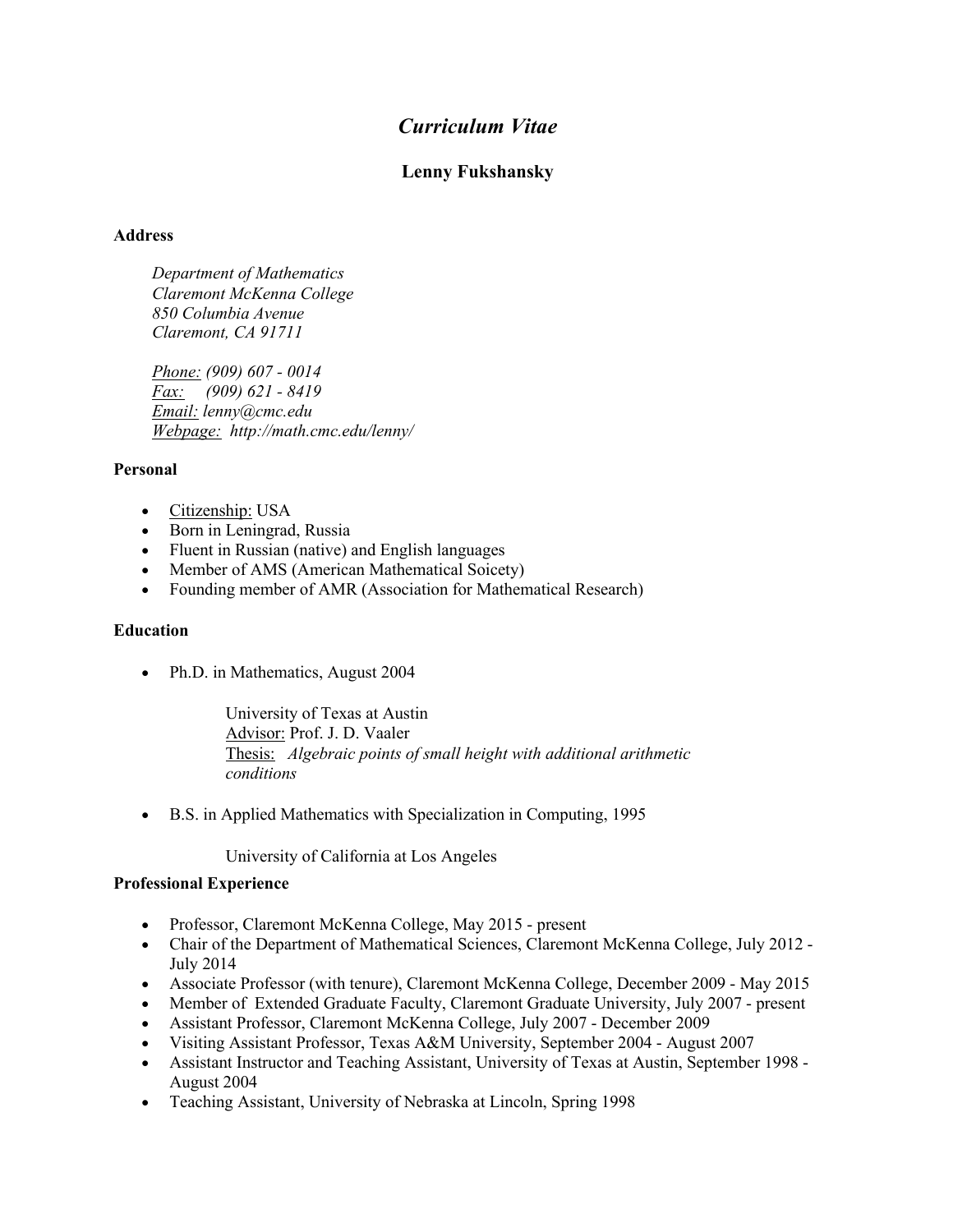• Software Engineer, IBM, General Magic, Compuware, and Compaq corporations, 1995 - 1998

# **Visiting Positions**

- Oberwolfach Research Institute for Mathematics, Research in Pairs Program, July/August 2017
- Erwin Schrödinger International Institute for Mathematical Physics, Vienna, Austria, October/November 2014
- Institut Mittag-Leffler (IML), Djursholm, Sweden, July/August 2013
- Max Planck Institut für Mathematik (MPIM), Bonn, Germany, July 2012
- Institut des Hautes Etudes Scientifique (IHES), Bures-sur-Yvette, France, October/November 2010
- Max Planck Institut für Mathematik (MPIM), Bonn, Germany, June 2008
- Institut des Hautes Etudes Scientifique (IHES), Bures-sur-Yvette, France, July 2007
- Max Planck Institut für Mathematik (MPIM), Bonn, Germany, July/August 2006

# **Invited Research Visits**

- ETH Zürich, Switzerland, 1 week in October 2018
- ETH Zürich, Switzerland, 1 week in November 2014
- Wesleyan University, Middletown, CT, USA, 1 week in July 2011
- Nanyang Technological University, Singapore, 2 weeks in May 2009
- Wesleyan University, Middletown, CT, USA, 2 weeks in July/August 2008

# **Research Interests**

Number theory, arithmetic geometry, discrete and convex geometry, in particular:

- Diophantine approximation, equations, and problems
- Classical and adelic geometry of numbers
- Quadratic and linear forms; polynomials
- Theory of height functions, rational points on varieties, Mahler's measure, and connections with arithmetic geometry
- Geometric combinatorics, lattice point counting, Erhart polynomial
- Lattices, packings and coverings, linear Diophantine problem of Frobenius

# **Publications**

- 1. Small zeros of quadratic forms with linear conditions, *Journal of Number Theory*, vol. 108 no. 1 (2004), pg. 29-43
- 2. Lattice points in homogeneously expanding compact domains, One section of the omnibus Problems Article "Problems from the Cottonwood Room" (M. Beck, B. Chen, L. Fukshansky, C. Haase, A. Knutson, B. Reznick, S. Robins, A. Schuermann), *Contemporary Mathematics* 374 (2005), 179-191, Proceedings of the Summer 2003 AMS/MAA/SIAM Conference on Integer Points in Polyhedra
- 3. Integral points of small height outside of a hypersurface, *Monatshefte für Mathematik,* vol. 147 no. 1 (2006), pg. 25-41
- 4. Siegel's lemma with additional conditions, *Journal of Number Theory*, vol. 120 no. 1 (2006), pg. 13-25
- 5. (with Sinai Robins) Frobenius problem and the covering radius of a lattice, *Discrete and Computational Geometry*, vol. 37 no. 3 (2007), pg. 471-483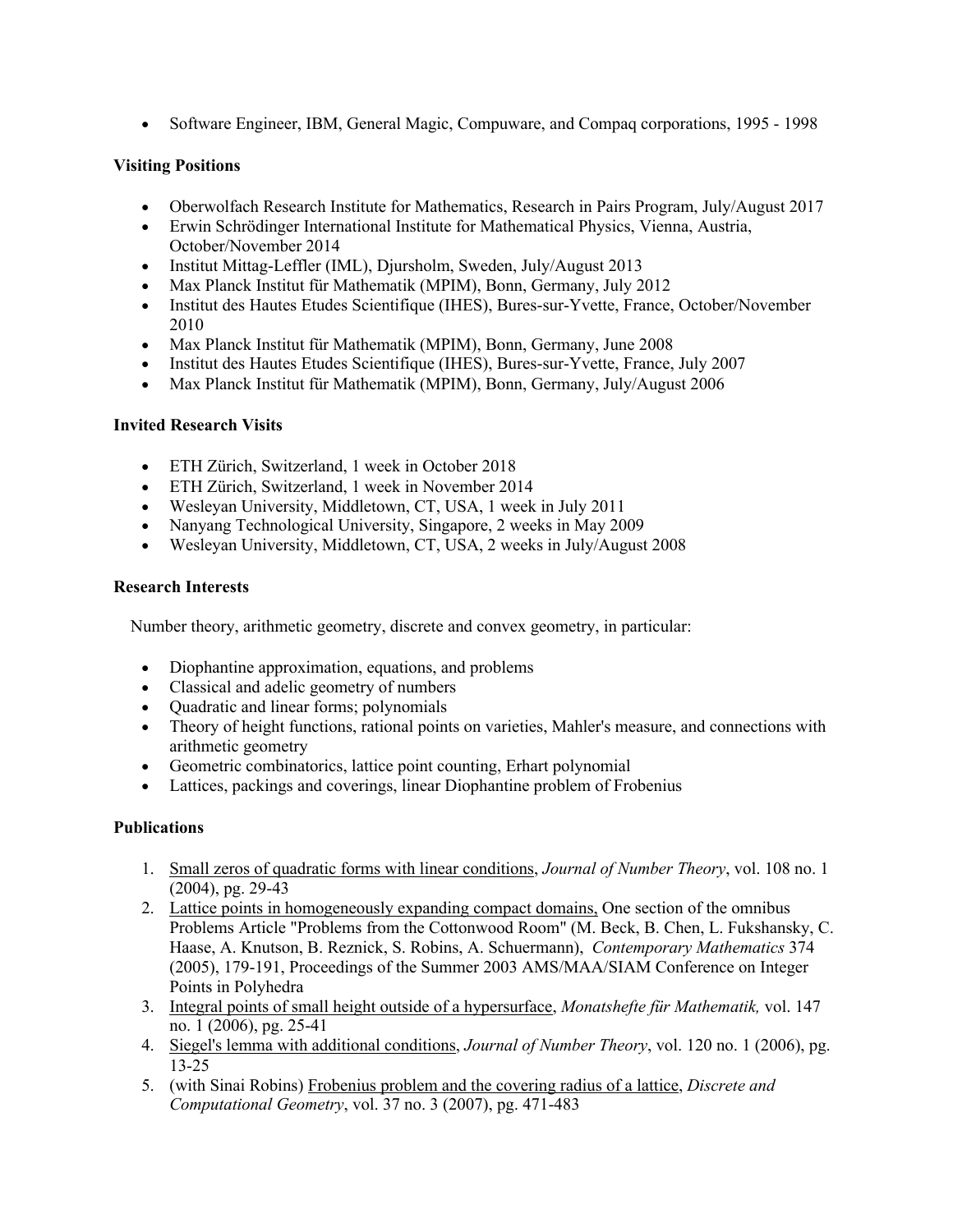- 6. On effective Witt decomposition and Cartan-Dieudonné theorem, *Canadian Journal of Mathematics*, vol. 59 no. 6 (2007), pg. 1284-1300
- 7. Small zeros of quadratic forms over the algebraic closure of **Q**, *International Journal of Number Theory*, vol. 4 no. 3 (2008), pg. 503-523
- 8. On distribution of well-rounded sublattices of Z^2, *Journal of Number Theory*, vol. 128 no. 8 (2008), pg. 2359-2393
- 9. On similarity classes of well-rounded sublattices of Z^2, *Journal of Number Theory*, vol. 129 no. 10 (2009), pg. 2530-2556
- 10. Search bounds for zeros of polynomials over the algebraic closure of **Q**, *Rocky Mountain Journal of Mathematics*, vol. 39, no. 3 (2009), pg. 789-804
- 11. Effective structure theorems for symplectic spaces via height, in "Quadratic forms -- algebra, arithmetic, and geometry" (R. Baeza, W.K. Chan, D.W. Hoffmann, and R. Schulze-Pillot, eds.), Contemporary Mathematics 493 (2009), pg. 117--130
- 12. Integral orthogonal bases of small height for real polynomial spaces, *Online Journal of Analytic Combinatorics*, vol. 4 (2009), art. 7, 10 pp.
- 13. (with Wai Kiu Chan) Small zeros of hermitian forms over quaternion algebras, *Acta Arithmetica*, vol. 142 no. 3 (2010), pg. 251--266
- 14. Algebraic points of small height missing a union of varieties, *Journal of Number Theory*, vol. 130 no. 10 (2010), pg. 2099--2118 -- an earlier version of this paper also appears in the MPIM Preprint Series
- 15. (with D. Moore, A. Ohana, W. Zeldow) On well-rounded sublattices of the hexagonal lattice, *Discrete Mathematics*, vol. 310 no. 23 (2010), pg. 3287--3302
- 16. Revisiting the hexagonal lattice: on optimal lattice circle packing, *Elemente der Mathematik*, vol. 66 no. 1 (2011) pg. 1--9
- 17. (with Sinai Robins) Bounds for solid angles of lattices of rank three, *Journal of Combinatorial Theory A*, vol. 118 no. 2 (2011), pg. 690--701
- 18. (with Achill Schuermann) Bounds on generalized Frobenius numbers, *European Journal of Combinatorics,* vol. 32 no. 3 (2011) pg. 361--368
- 19. (with Kate Petersen) On well-rounded ideal lattices, *International Journal of Number Theory*, vol. 8 no. 1 (2012) pg. 189--206
- 20. (with G. Henshaw, P. Liao, M. Prince, X. Sun, S. Whitehead) On integral well-rounded lattices in the plane, *Discrete and Computational Geometry,* vol. 48 no. 3 (2012), pg. 735--748
- 21. (with Iskander Aliev and Martin Henk) Generalized Frobenius numbers: bounds and average behavior, *Acta Arithmetica*, vol. 155 no. 1 (2012), pg. 53--62
- 22. (with G. Henshaw, P. Liao, M. Prince, X. Sun, S. Whitehead) On well-rounded ideal lattices II, *International Journal of Number Theory,* vol. 9 no. 1 (2013) pg. 139--154
- 23. Heights and quadratic forms: on Cassels' theorem and its generalizations, in "Diophantine methods, lattices, and arithmetic theory of quadratic forms" (W. K. Chan, L. Fukshansky, R. Schulze-Pillot, and J. D. Vaaler, eds.), *Contemporary Mathematics*, AMS vol. 587 (2013), pg. 77- -94
- 24. (with Glenn Henshaw) Lattice point counting and height bounds over number fields and quaternion algebras, *Online Journal of Analytic Combinatorics*, vol. 8 (2013), art. 4, 20 pp.
- 25. Well-rounded zeta-function of planar arithmetic lattices, *Proceedings of the American Mathematical Society,* vol. 142 no. 2 (2014), pg. 369--380
- 26. (with Wai Kiu Chan and Glenn Henshaw) Small zeros of quadratic forms missing a union of varieties, *Transactions of the AMS*, vol. 366 no. 10 (2014), pg. 5587--5612
- 27. (with Hiren Maharaj) Lattices from elliptic curves over finite fields, *Finite Fields and Their Applications*, vol. 28 (July 2014), pg. 67--78
- 28. (with Xun Sun) On the geometry of cyclic lattices, *Discrete and Computational Geometry*, vol. 52 no. 2 (2014), pg. 240--259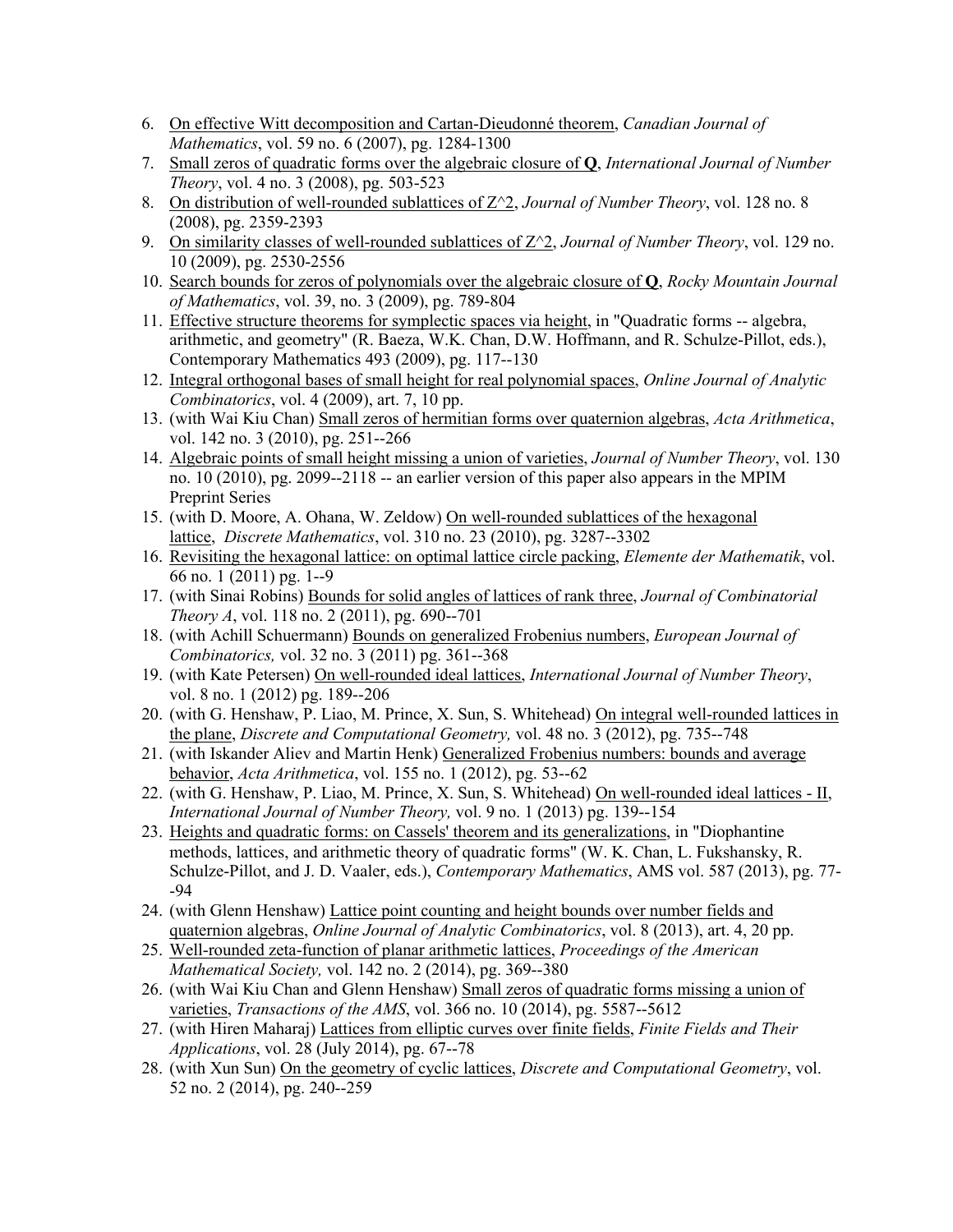- 29. Stability of ideal lattices from quadratic number fields, *The Ramanujan Journal*, vol. 37 no. 2 (2015), pg. 243--256
- 30. (with Albrecht Boettcher, Stephan Garcia, and Hiren Maharaj) Toeplitz determinants with perturbations in the corners, *Journal of Functional Analysis*, vol. 268 no. 1 (2015), pg. 171--193
- 31. (with Albrecht Boettcher, Stephan Garcia, and Hiren Maharaj) On lattices generated by finite Abelian groups, *SIAM Journal on Discrete Mathematics*, vol. 29 no. 1 (2015), pg. 382--404
- 32. (with Stephan Garcia and Xun Sun) Permutation invariant lattices, *Discrete Mathematics*, vol. 338 no. 8 (2015), pg. 1536--1541
- 33. Height bounds on zeros of quadratic forms over Q-bar, *Research in Mathematical Sciences*, vol. 2 no. 1 (2015), art. 19, 26 pp.
- 34. (with Wai Kiu Chan and Glenn Henshaw) Totally isotropic subspaces of small height in quadratic spaces, *Advances in Geometry,* vol. 16 no. 2 (2016), pg. 153--164
- 35. (with Albrecht Boettcher, Stephan Garcia, and Hiren Maharaj) Lattices from Hermitian function fields, *Journal of Algebra*, vol. 447 (2016), pg. 560--579
- 36. (with Albrecht Boettcher, Stephan Garcia, Hiren Maharaj, and Deanna Needell) Lattices from tight equiangular frames, *Linear Algebra and its Applications*, vol. 510 (2016), pg. 395--420
- 37. (with Albrecht Boettcher, Stephan Garcia, and Hiren Maharaj) Lattices from Abelian groups, in "Lattices and Applications in Number Theory," *Oberwolfach Reports*, vol. 13 no. 1 (2016), pg. 87--154
- 38. (with Pavel Guerzhoy and Florian Luca) On arithmetic lattices in the plane, *Proceedings of the American Mathematical Society*, vol. 145 no. 4 (2017), pg. 1453--1465
- 39. (with Albrecht Boettcher) Addendum to: Lattices from tight equiangular frames, *Linear Algebra and its Applications*, vol. 531 (2017), pg. 592--601
- 40. (with Albrecht Boettcher, Stephan Garcia, and Hiren Maharaj) Lattice theory and Toeplitz determinants, *Operator Theory: Advances and Applications*, vol. 262 (2018), pg. 117--138
- 41. (with Adib Shaar) A new family of one-coincidence sets of sequences with dispersed elements for frequency hopping CDMA systems, *Advances in Mathematics of Communications*, vol. 12 no. 1 (2018), pg. 181--188
- 42. (with Nikolay Moshchevitin) On an effective variation of Kronecker's approximation theorem avoiding algebraic sets, *Proceedings of the American Mathematical Society*, vol. 146 no. 10 (2018), pg. 4151--4163 -- an extended version of this paper (also joint with O. German) appears in the Oberwolfach preprint series
- 43. (with Deanna Needell and Benny Sudakov) An algebraic perspective on integer sparse recovery, *Applied Mathematics and Computation*, vol. 340 (2019), pg. 31--42
- 44. (with Albrecht Boettcher, Simon Eisenbarth, Stephan Garcia, and Hiren Maharaj) Spherical 2 designs and lattices from Abelian groups, *Discrete and Computational Geometry,* vol. 61 no. 1 (2019) pg. 123--135
- 45. (with Wai Kiu Chan) Small representations of integers by integral quadratic forms, *Journal of Number Theory*, vol. 201 (2019) pg. 40--52
- 46. (with Taoufiq Damir) Canonical basis twists of ideal lattices from real quadratic number fields, *Houston Journal of Mathematics*, vol. 45 no. 4 (2019) pg. 999--1019
- 47. (with Deanna Needell, Josiah Park and Jessie Xin) Lattices from tight frames and vertex transitive graphs, *Electronic Journal of Combinatorics*, vol. 26 no. 3 (2019), P3.49, 30 pp.
- 48. (with Ed Shi) Positive semigroups and generalized Frobenius numbers over totally real number fields, *Moscow Journal of Combinatorics and Number Theory*, vol. 9 no. 1 (2020) pg. 29--41
- 49. (with Soren Aletheia-Zomlefer and Stephan Garcia) The Bateman-Horn conjecture: Heuristic, history, and applications, *Expositiones Mathematicae,* vol. 38 no. 4 (2020), pg. 430--479
- 50. (with Albrecht Boettcher) Representing integers by multilinear polynomials, *Research in Number Theory*, vol. 6 no. 4 (2020), Article #38
- 51. (with Alex Hsu) Covering point-sets with parallel hyperplanes and sparse signal recovery, to appear in *Discrete and Computational Geometry*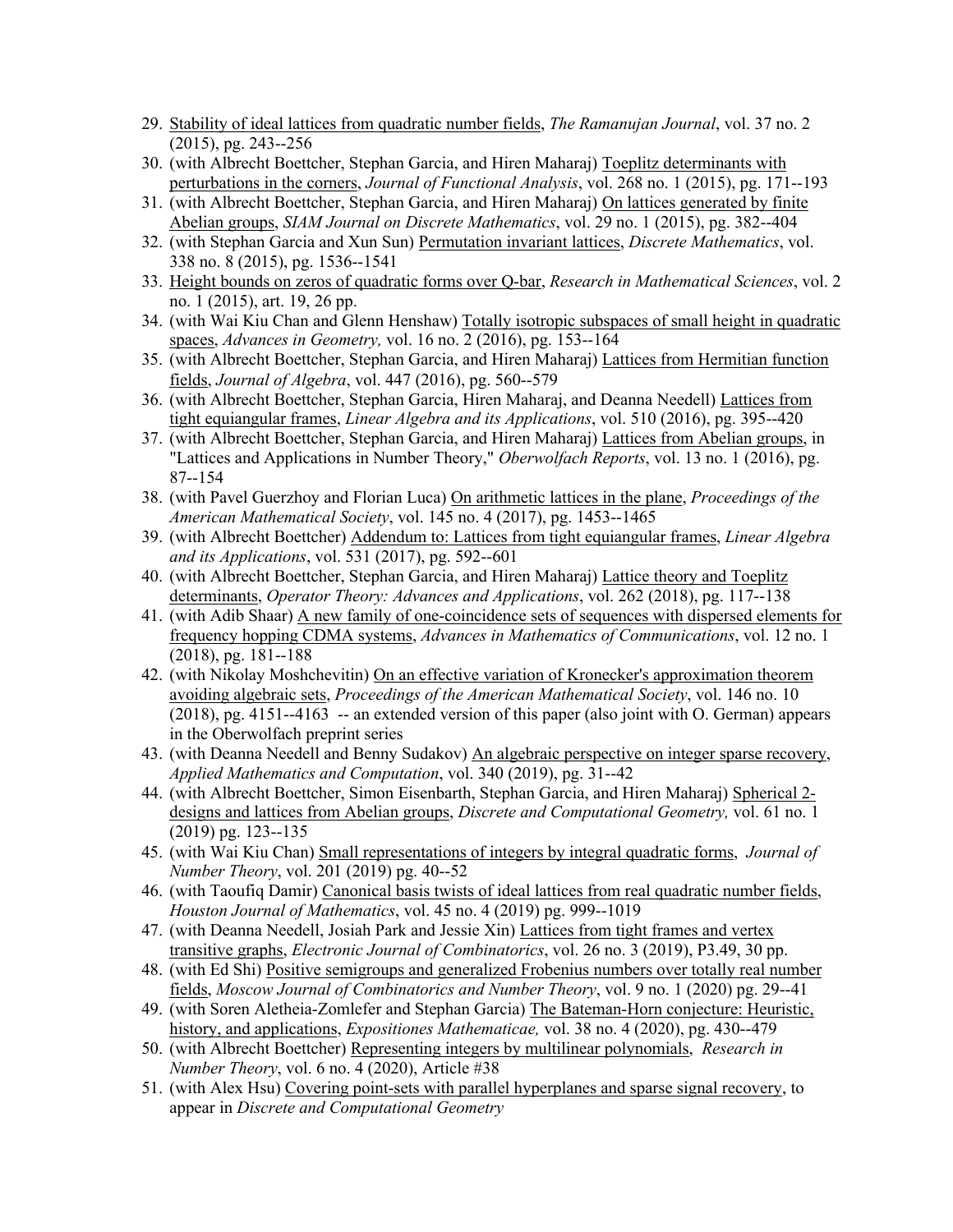- 52. (with David Kogan) On the geometry of nearly orthogonal lattices, *Linear Algebra and its Applications,* vol. 629 (2021), pg. 112--137
- 53. (with Pavel Guerzhoy and Stefan Kuehnlein) On sparse geometry of numbers, *Research in the Mathematical Sciences*, vol. 8 no. 1 (2021), Article #2
- 54. (with Maxwell Forst) Counting basis extensions in a lattice, submitted for publication
- 55. (with David Kogan) On average coherence of cyclotomic lattices, to appear in *Communications in Mathematics*
- 56. (with Siki Wang) Positive semigroups in lattices and totally real number fields, to appear in *Advances in Geometry*
- 57. (with David Kogan) Cyclic and well-rounded lattices, submitted for publication

# **Book**

• (with Stephan Garcia) Geometric Number Theory, under contract with *Cambridge University Press*

# **Editorial**

- Chebyshevskii Sbornik, an editor (2019 present)
- Online Journal of Analytic Combinatorics, an editor (2013 present)
- "Diophantine methods, lattices, and arithmetic theory of quadratic forms" -- proceedings of a BIRS workshop (Editors: W. K. Chan, L. Fukshansky, R. Schulze-Pillot, J. D. Vaaler), *Contemporary Mathematics*, AMS vol. 587 (2013)

# **Honors, Awards, Scholarships, Funding**

- Convocation Speaker, Claremont McKenna College, September 2018
- Simons Foundation Collaboration Grant for Mathematicians, 2017-2022
- National Security Agency, Young Investigator Grant,  $3/2015 3/2017$
- Simons Foundation Collaboration Grant for Mathematicians, 2013-2018 (terminated in 2015 due to NSA grant)
- National Security Agency, Young Investigator Grant, 2/2012 2/2014
- Simons Foundation Collaboration Grant for Mathematicians, 2011-2016 (terminated in 2012 due to NSA grant)
- Number Theory Foundation conference grant: travel support for the junior participants of a BIRS workshop, November 2011
- Faculty Research Grants, Claremont McKenna College, multiple awards 2008 present
- Senior personnel on NSF grant DMS-0755540: REU program for Claremont Colleges, 2008- 2011
- Teaching Resource Center mini-grant, Claremont McKenna College, Spring 2008
- AMS/NSF travel grant for ICM 2006, August 2006
- NSF VIGRE postdoctoral fellowship, Texas A&M University, 2004-2005
- Graduate Research Assistanship, University of Texas at Austin, Summer 2002
- NSF VIGRE traveling support, University of Texas at Austin, December 2001
- Dodd Teaching Excellence Award, Department of Mathematics, University of Texas at Austin, 2000
- First year summer fellowship, Department of Mathematics, University of Texas at Austin, 1999
- CalGrant Scholarship, University Scholarship, and College of Letters and Science Honors, UCLA, 1992-1993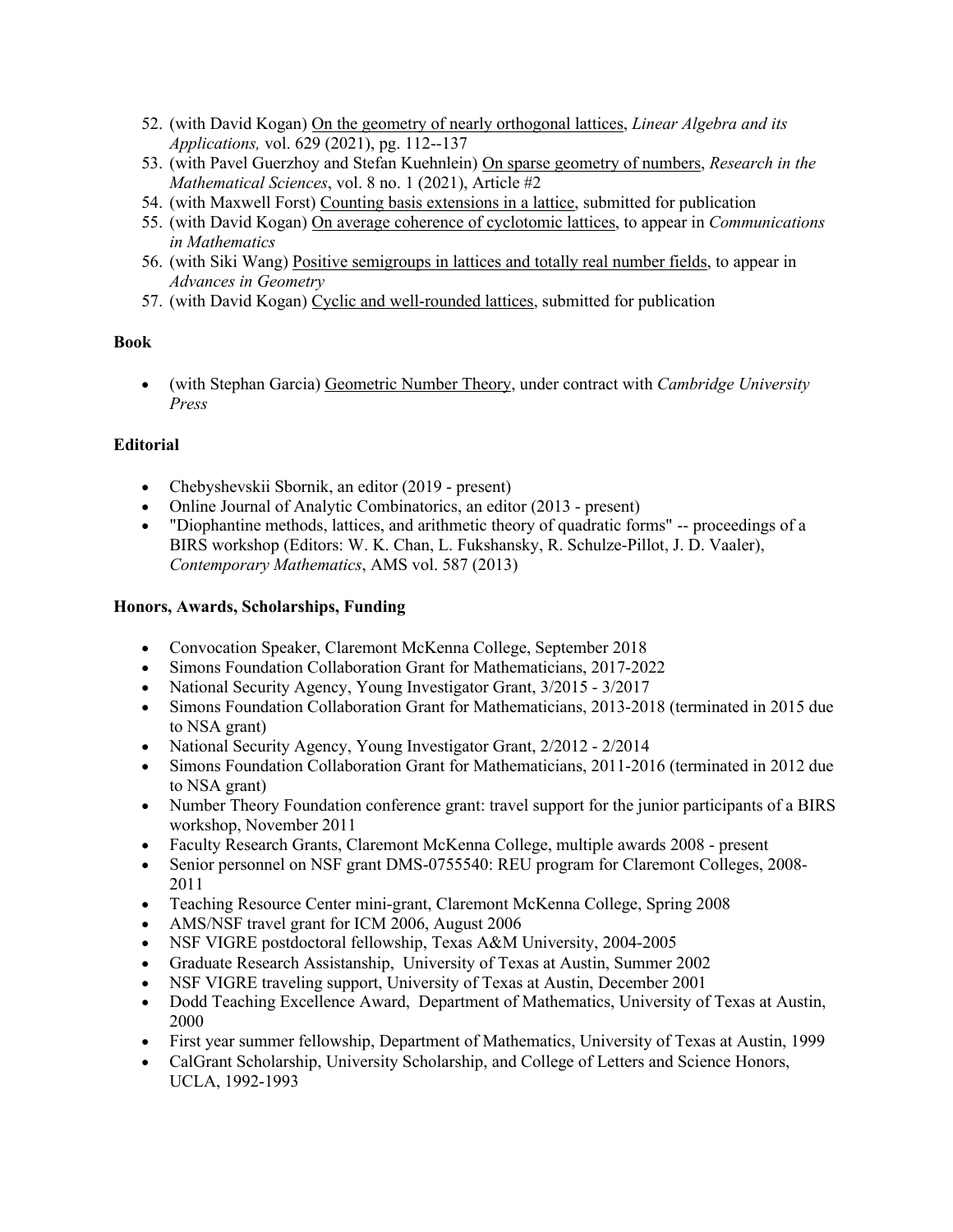# **Invited talks**

- Representing integers by multilinear polynomials, Selected Topics in Mathematics online seminar, University of Liverpool, UK (October 29, 2021)
- On sparse geometry of numbers, Diophantine Analysis and Related Topics, online conference at Moscow State University, Russia (May 31 - June 5, 2021)
- Representing integers by multilinear polynomials, Diophantine Analysis online seminar, Moscow State University, Russia (April 8, 2021)
- Lattices from group frames and vertex transitive graphs, Algebra Seminar, Florida State University, Tallahassee, Florida (November 20, 2019)
- Heights and quadratic forms, Colloquium, University of Texas Rio Grande Valley, Edinburg, Texas (November 19, 2019)
- Lattices from group frames and vertex transitive graphs, Combinatorics Seminar, University of Texas Rio Grande Valley, Brownsville, Texas (November 18, 2019)
- Bounds on linear forms and integer sparse recovery, Baikal Number Theory Conference, Olkhon Island, Russia (August 26 - 30, 2019)
- Lattices from group frames and vertex transitive graphs, Number Theory Seminar, Moscow State University, Russia (August 23, 2019)
- Lattices from group frames and vertex transitive graphs, Southern Illinois University Conference on Pure Mathematics, Carbondale, IL (May 14 - 16, 2019)
- An algebraic perspective on integer sparse recovery, Combinatorics Seminar, UCLA, (May 9, 2019)
- Bounding linear forms on a lattice away from zero, Conference on the Arithmetic Theory of Quadratic Forms, Seoul National University (January 7 - 11, 2019)
- Small representations of integers by integral quadratic forms, Algebra, Number Theory, and Discrete Mathematics Seminar, Cal State Northridge (November 14, 2018)
- An algebraic perspective on integer sparse recovery, Combinatorics Seminar, USC, Los Angeles, CA (October 31, 2018)
- An algebraic perspective on integer sparse recovery, Theory of Combinatorial Algorithms Seminar, ETH Zurich, Zurich, Switzerland (October 25, 2018)
- Lattices generated by equiangular tight frames, Workshop on Computational Challenges in the Theory of Lattices, ICERM Brown (April 23 - 27, 2018)
- An effective variation of Kronecker's approximation theorem, AMS Special Session: *A Showcase of Number Theory at Liberal Arts Colleges*, San Diego, CA (January 10 - 11, 2018)
- On some algebraic lattice constructions, Number Theory Seminar, Texas A&M University, College Station, TX (September 8, 2017)
- Solving systems of quadratic equations over Q-bar, AMS Special Session: *Numbers, Functions, Transcendence and Geometry*, Denton, TX (September 9 - 10, 2017)
- On two constructions of extremal lattices, Vilnius Conference in Combinatorics and Number Theory, Vilnius, Lithuania (July 17 - 22, 2017)
- Lattices generated by equiangular tight frames, Combinatorics Seminar, UCLA, (June 1, 2017)
- On some algebraic constructions of extremal lattices, Combinatorics Seminar, Caltech (February 22, 2017)
- On some algebraic constructions of extremal lattices, Number Theory Seminar, UC Irvine (October 18, 2016)
- Lattices from Abelian groups, spherical designs, and packing density maxima, Operations Research Seminar, Cardiff University, Cardiff, UK (July 13, 2016)
- Generalized Frobenius numbers: bounds and average behavior via geometric techniques, International meeting on numerical semigroups with applications, Levico Terme, Italy (July 4 - 8, 2016)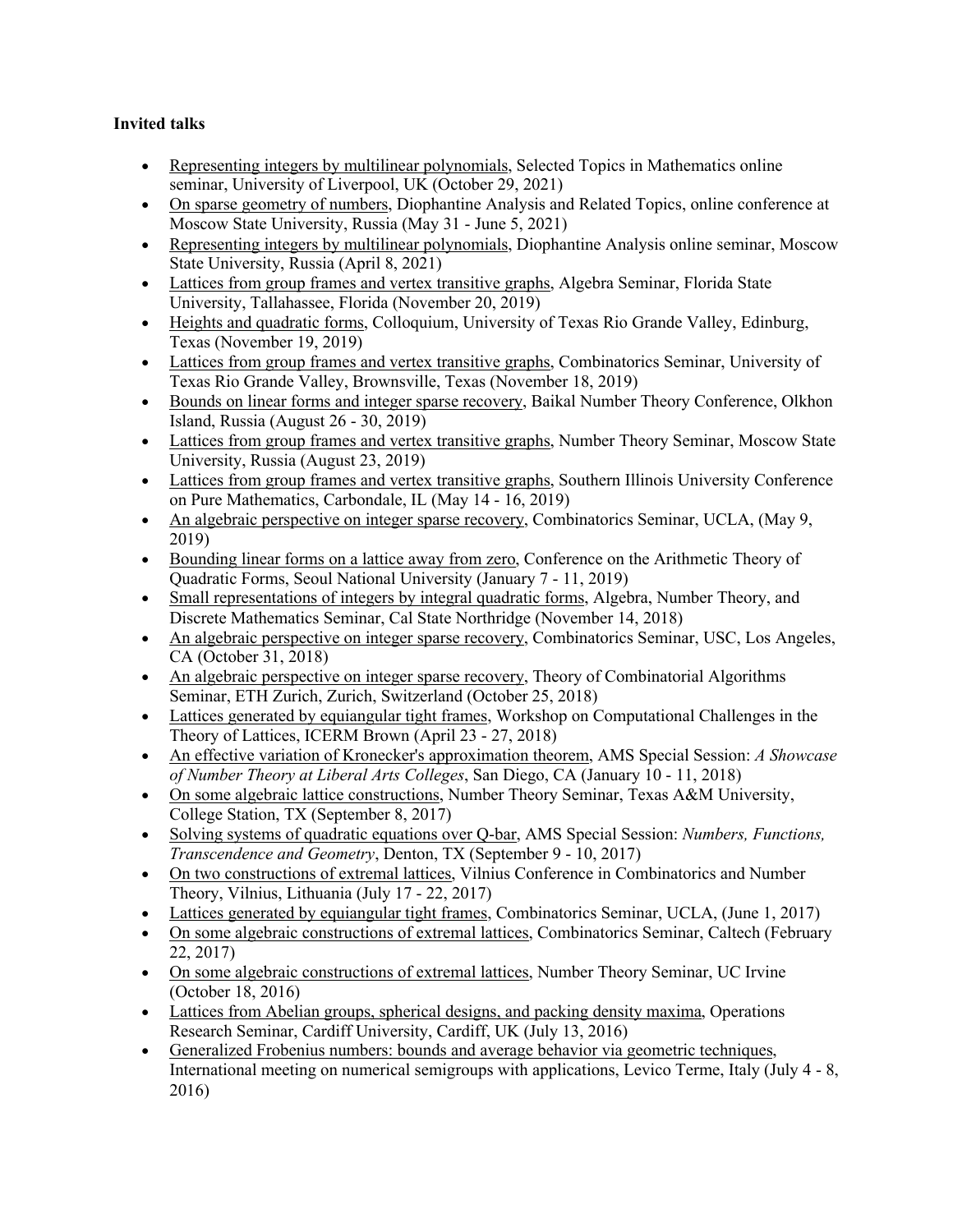- Well-rounded lattices from algebraic constructions, Sabanci University, Istanbul, Turkey (June 8, 2016)
- Well-rounded lattices from algebraic constructions, ANTA Seminar, Aalto University, Helsinki, Finland (June 5, 2016)
- On arithmetic lattices in the plane, Southern Illinois University Conference on Pure Mathematics, Carbondale, IL (May 15 - 17, 2016)
- On lattices generated by finite Abelian groups, Southern California Discrete Math Symposium 2016, UCLA, April 16, 2016
- Lattices from Abelian groups, Workshop on "Lattices and Applications in Number Theory", Oberwolfach, Germany (January 17 - 23, 2016)
- Height bounds for zeros of quadratic forms, Diophantine Approximation and Related Topics, Aahrus, Denmark (July 13 - 17, 2015)
- Solving quadratic equations over Q-bar, Algebra, Number Theory, and Discrete Mathematics Seminar, Cal State Northridge (April 29, 2015)
- Height bounds on zeros of quadratic forms over Q-bar, AMS Special Session: *Quadratic Forms in Arithmetic and Geometry*, AMS Spring Western Section Meeting, Huntsville, AL, March 2015
- Searching for rational points on varieties over global fields, University of Göttingen, Germany (November 16-22, 2014)
- On the Frobenius problem and its generalization, Theory of Combinatorial Algorithms Seminar, ETH Zürich, Switzerland, November 11, 2014
- Well-rounded lattices from algebraic constructions, TU Berlin, November 5, 2014
- Well-rounded lattices from algebraic constructions, plenary lecture at the Workshop on "Sphere Packings, Lattices, and Designs", Program on "Minimal Energy Point Sets, Lattices, and Designs", Erwin Schrödinger International Institute for Mathematical Physics, Vienna, Austria (October 27-31, 2014)
- On stability of ideal lattices from quadratic number fields, ICM 2014 Satellite Conference on Integral Quadratic Forms and Related Topics, Gyeongju, South Korea (August 7-11, 2014)
- Computational complexity of lattice problems and cyclic lattices, 2014 Undergraduate Summer Research Program Polygons and Polynomials, ICERM - Brown University, July 28, 2014
- Heights and effective theory of quadratic forms over global fields, University of Colorado at Boulder, Number Theory seminar, Boulder, Colorado (April 3, 2014)
- Well-rounded lattices from algebraic constructions, International Conference on The Algebraic and Arithmetic Theory of Quadratic Forms 2013, Puerto Natales, Patagonia, Chile (December 16- 21, 2013)
- Computational complexity of lattice problems and cyclic lattices, Colloquium, California State University Dominguez Hills, October 2013
- Complexity of lattice problems on cyclic lattices, Combinatorics Seminar, UCLA, February 2013
- On the geometry of cyclic lattices, Algebra and Discrete Mathematics Seminar, UC Davis, Davis, CA, February 2013
- Computational complexity of lattice problems and cyclic lattices, Graduate Seminar, California State University Channel Islands, Camarillo, CA, February 2013
- On integral well-rounded lattices, Number Theory Seminar, Max Planck Institut für Mathematik, Bonn, Germany, July 2012
- On integral well-rounded lattices, Mathematics Colloquium, Karlsruhe Institute of Technology, Karlsruhe, Germany, July 2012
- On the Frobenius problem and its generalization, Number Theory Seminar, Universitaet des Saarlandes, Saarbruecken, Germany, July 2012
- On minimal lattice spherical configurations in three dimensions, Analysis Seminar, California State University Fullerton, April 2012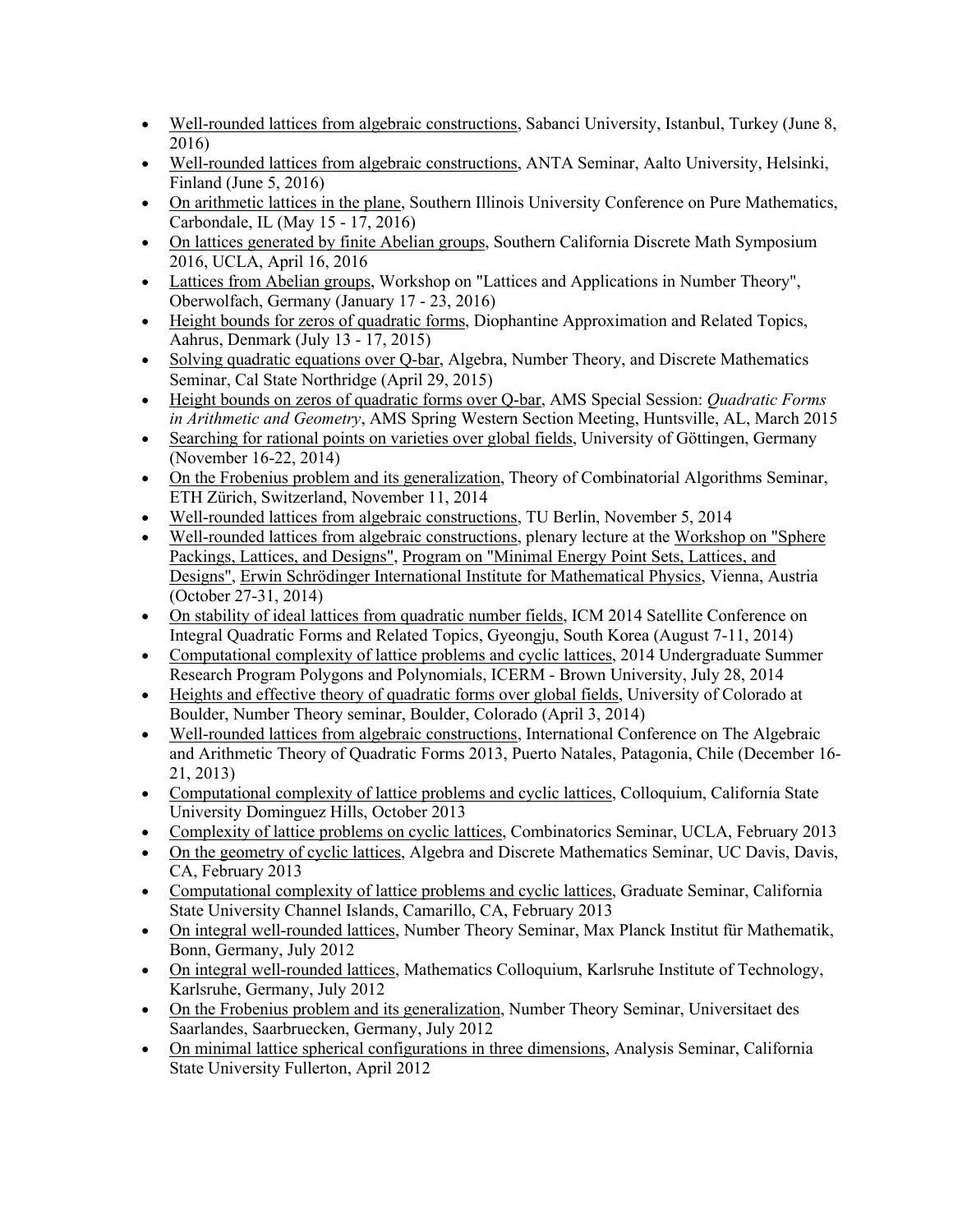- Search bounds with respect to height in linear and quadratic spaces, Minisymposium: *Arithmetic aspects of numerical solving* at the SIAM Conference on Applied Algebraic Geometry, North Carolina State University, Raleigh, North Carolina (October 6-9, 2011)
- On the Frobenius problem and its generalization, Colloquium, California State University Dominguez Hills, September 2011
- On minimal lattice spherical configurations in three dimensions, Combinatorics Seminar, UCLA, May 2011
- On distribution of integral well-rounded lattices in the plane, Special Session: *Arithmetic of quadratic forms and integral lattices* at the First Joint Meeting of AMS and Sociedad Mathematica de Chile, Pucon, Chile (December 15-18, 2010)
- Heights and effective theory of quadratic forms over global fields, Workshop on the arithmetic of quadratic forms and integral lattices, Lake Ranco, Chile (December 13-14, 2010)
- Searching for rational points on varieties over global fields, Colloquium, Uppsala University, November 2010
- On Siegel's lemma outside of a union of varieties, Oberseminar des Institutes für Algebra und Geometrie, University of Magdeburg, November 2010
- On the Frobenius problem and its generalization, Colloquium, University of Rostock, November 2010
- Small zeros of hermitian forms over quaternion algebras, Number Theory Seminar, Institut de Mathématiques de Jussieu, Paris, France, October 2010
- On the Frobenius problem and covering radius of a lattice, Combinatorics Seminar, UCLA, May 2010
- On distribution of well-rounded lattices in the plane, Number Theory Seminar, UC Irvine, March 2010
- Small zeros of hermitian forms over quaternion algebras, AMS-KMS Special Session: *Arithmetic of quadratic forms*, First Joint Meeting of AMS and Korean Mathematical Society, Seoul, South Korea (December 16-20, 2009) -- CANCELLED
- On the Frobenius coin-exchange problem, Graduate Seminar, California State University Channel Islands, Camarillo, CA, September 2009
- Points of small height missing a union of varieties, AMS Special Session: *Algebra and Number Theory with Polyhedra*, AMS Spring Western Section Meeting, San Francisco, CA, February 2009
- Siegel's lemma outside of a union of varieties, AMS Special Session: *Number Theory*, AMS Fall Eastern Section Meeting, Middletown, CT, October 2008
- On distribution of well-rounded sublattices of  $Z^2$ , Séminaire de Théorie des Nombres, Institut de Mathématiques de Bordeaux, University of Bordeaux, France, June 2008
- On similarity classes of well-rounded sublattices of  $Z^2$ , Oberseminar des Institutes für Algebra und Geometrie, University of Magdeburg, Germany, June 2008
- On zeta function of well-rounded sublattices of  $Z^2$ , Number Theory Seminar, Institut de Mathématiques de Jussieu, Paris, France, May 2008
- Sphere packing, lattices, and Epstein zeta function, Colloquium, California State University at Los Angeles, April 2008
- Sphere packing, lattices, and Epstein zeta function, Colloquium, California State University at Northridge, March 2008
- Frobenius number, covering radius, and well-rounded lattices, AMS Special Session: *The linear Diophantine problem of Frobenius*, Joint Mathematics Meeting, San Diego, CA, January 2008
- Effective structure theorems for quadratic spaces via height, Second International Conference on The Algebraic and Arithmetic Theory of Quadratic Forms 2007, Lake Llanquihue, Chile, December 2007
- Sphere packing, lattices, and Epstein zeta function, Claremont Mathematics Colloquium, Claremont Colleges, November 2007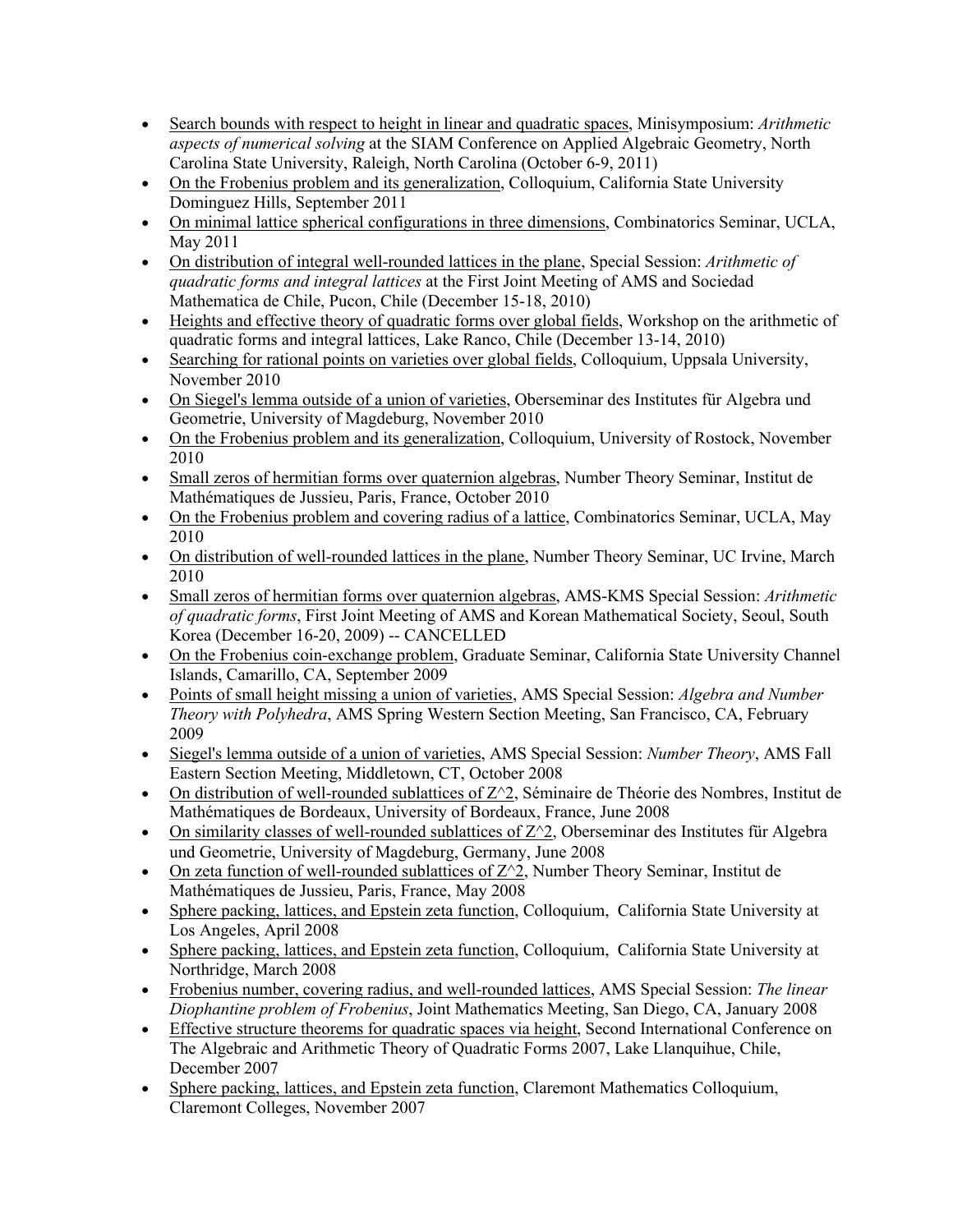- Effective theorems for quadratic spaces via height, Number Theory Seminar, UCLA, October 2007
- Frobenius number, covering radius, and well-rounded lattices, Colloquium, George Mason University, February 2007
- Frobenius number, covering radius, and well-rounded lattices, Colloquium, Bucknell University, February 2007
- Frobenius number, covering radius, and well-rounded lattices, Colloquium, Claremont McKenna College, January 2007
- Effective decompositions of quadratic spaces via heights, Number Theory Seminar, Max Planck Institut für Mathematik - Bonn, July 2006
- Frobenius number, covering radius, and ESM lattices, Number Theory Seminar, University of Göttingen, June 2006
- Quadratic forms and height functions, Colloquium of the Graduiertenkolleg, University of Göttingen, June 2006
- On the linear Diophantine problem of Frobenius, Oberseminar des Institutes für Algebra und Geometrie , University of Magdeburg, June 2006
- On the Frobenius problem, Algebra-Geometry-Combinatorics Seminar, San Francisco State University, May 2006
- Frobenius number of ESM lattices, Number Theory Seminar, University of Texas at Austin, February 2006
- The Frobenius problem and the covering radius of a lattice, Colloquium, Temple University, February 2006
- Effective theorems for quadratic spaces over the algebraic closure of **Q**, AMS Special Session on Mahler Measure and Heights, Joint Mathematics Meeting, San Antonio, TX, January 2006
- Effective structure theorems for quadratic spaces and their isometries, Number Theory Seminar, University of Illinois at Urbana-Champaign, February 2005
- Heights and Diophantine problems, Colloquium, Rice University, September 2004
- Small zeros of quadratic polynomials, Number Theory Seminar, Texas A&M University, November 2003
- Small zeros of quadratic forms with linear conditions, Mahler's Measure of Polynomials Conference, Simon Fraser University, June 2003

# **Contributed talks**

- On sparse geometry of numbers, AustMS 2020 Meeting Online, Special Session on Number Theory and Algebraic Geometry, December 2020
- Orthogonal Siegel's lemma, Illinois Number Theory Conference, May 2010
- Algebraic points of small height missing a union of varieties, Western Number Theory Conference, Fort Collins, CO, December 2008
- Siegel's lemma outside of a union of varieties, Number Theory Seminar, UCLA, November 2008
- On distribution of well-rounded sublattices of  $Z^2$ , CNTA10, Waterloo, Canada, July 2008
- Effective theorems for quadratic spaces via height, Seminaire de theorie des nombres de Chevaleret, Institut de Mathématiques de Jussieu, Paris, France, July 2007
- On distribution of integral well-rounded lattices in dimension two, Illinois Number Theory Fest, May 2007
- Effective theorems for quadratic spaces, ICM 2006, Madrid, Spain, August 2006
- Frobenius problem and the covering radius of a lattice, West Coast Number Theory, Pacific Grove, CA, December 2005
- Some effective Diophantine results over the algebraic closure of **Q**, XXIVth Journées Arithmétiques, Marseilles, France, July 2005
- Effective decompositions of quadratic spaces, ArithmeTexas, College Station, TX, April 2005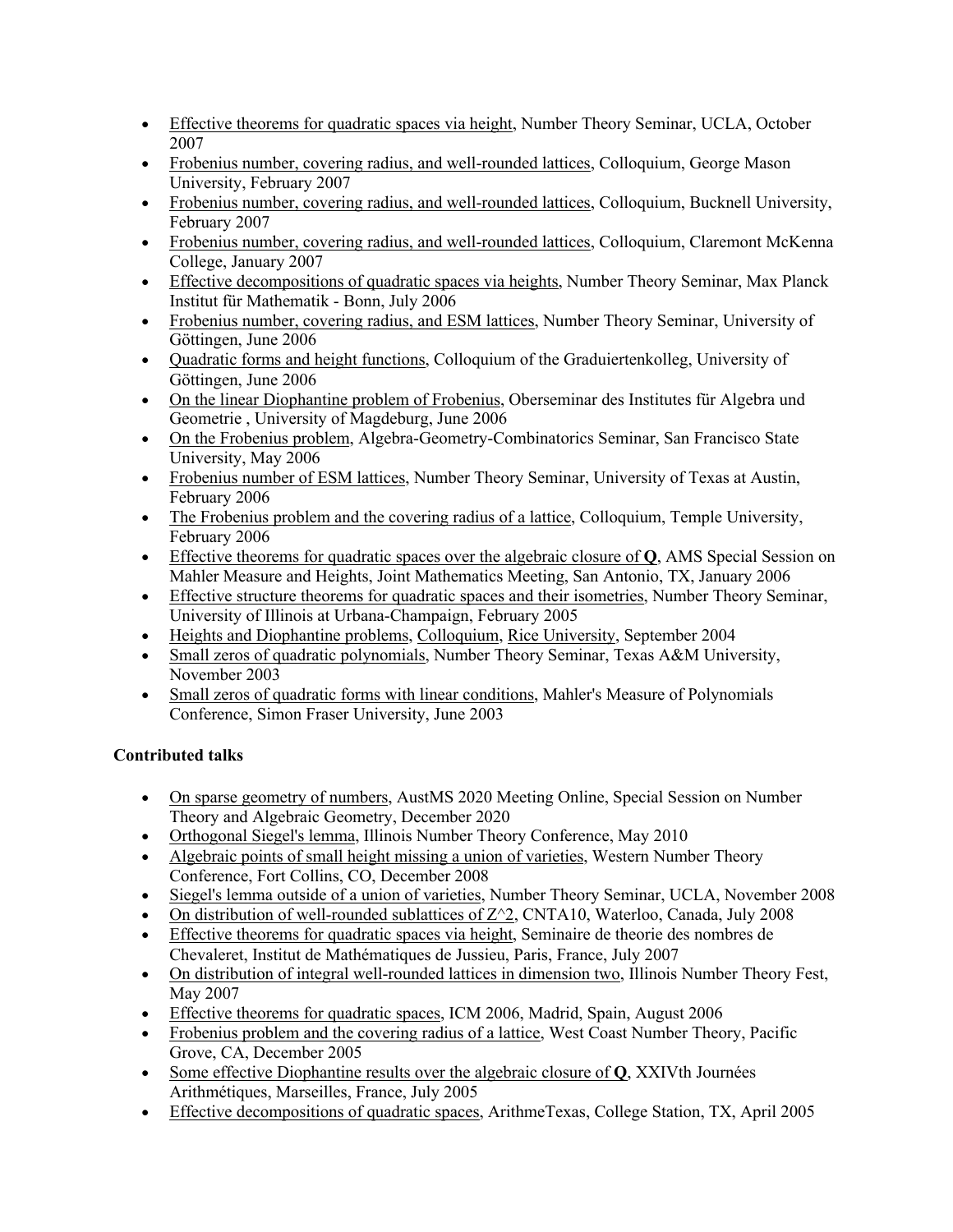- Counting lattice points in admissible adelic sets, MNTCG2, Urbana-Champaign, IL, February 2005
- On effective Witt decomposition and Cartan-Dieudonné theorem, West Coast Number Theory Conference, Las Vegas, NV, December 2004
- Siegel's lemma with additional conditions, CNTA8, Toronto, June 2004
- Integral points of small height outside of a hypersurface, Illinois Number Theory Conference, Urbana-Champaign, May 2004
- Lattice points of small height in projective varieties, Integer points in polyhedra, *Joint Summer research conferences*, Snowbird, Utah, July 2003
- On a discrete analogue of the Tarski plank problem, West Coast Number Theory Conference, SFSU, San Francisco, December 2002
- Points of small height outside of a collection of subspaces*,* CNTA7, Montreal, Canada, May 2002
- Small zeros of quadratic forms over a number field, West Coast Number Theory Conference, Pacific Grove, CA, December 2001

# **Educational and expository talks**

- A difference in numbers, keynote lecture for the Center for Talented Youth Science and Technology event at Claremont McKenna College, October 2018
- The makings of a good problem: theory and applications, keynote address at the 72nd Annual Convocation, Claremont McKenna College, September 2018
- A difference in numbers, invited lecture at GEMS: Gateway to Exploring Mathematical Sciences, Claremont Colleges, November 2017
- How to count to infinity: a combinatorial approach to geometry, a break-out session for the Center for Talented Youth Science and Technology event at Claremont McKenna College, March 2017
- How to count to infinity: a combinatorial approach to geometry, a break-out session for the Center for Talented Youth Science and Technology event at Claremont McKenna College, October 2015
- Math for the New Millennium: Ideas that Change the World, a panel presentation at the Marian Miner Cook Athenaeum, Claremont McKenna College (joint with A. Aksoy, B. Hunter, and C.- Y. Kao), October 2015
- A Challenge for the Millennium: the Million Dollar Problems in Mathematics, a panel presentation at the Marian Miner Cook Athenaeum, Claremont McKenna College (joint with M. Huber, D. Needel, and S. Nelson), April 2013
- The kissing number problem: from Newton and Gauss to the present day, a lecture in the Claremont McKenna College Math Club, March 2013
- Math in the grocery aisle: from stacking oranges to constructing error-correcting codes, invited lecture at GEMS: Gateway to Exploring Mathematical Sciences, Claremont Colleges, February 2009
- Mahler's measure and Lehmer's conjecture, Mathematics Graduate Student Organization Seminar, Texas A&M University, October 2006
- Packing oranges and constructing error correcting codes, invited lecture to school students as a part of Math Awareness Month, Texas A&M University, April 2006
- Simultaneous Diophantine approximations and a conjecture of Minkowski, Introduction to Mathematical Research seminar series, University of Texas at Austin, March 2006
- Semester review of calculus, invited lecture to freshmen engineering students as a part of Texas A&M Leaders in Freshman Engineering final review series, December 2005
- Diophantine equations: the mystery of numbers, invited lecture to high school students as a part of Texas A&M Summer Honors Invitational Program (SHIP), June 2005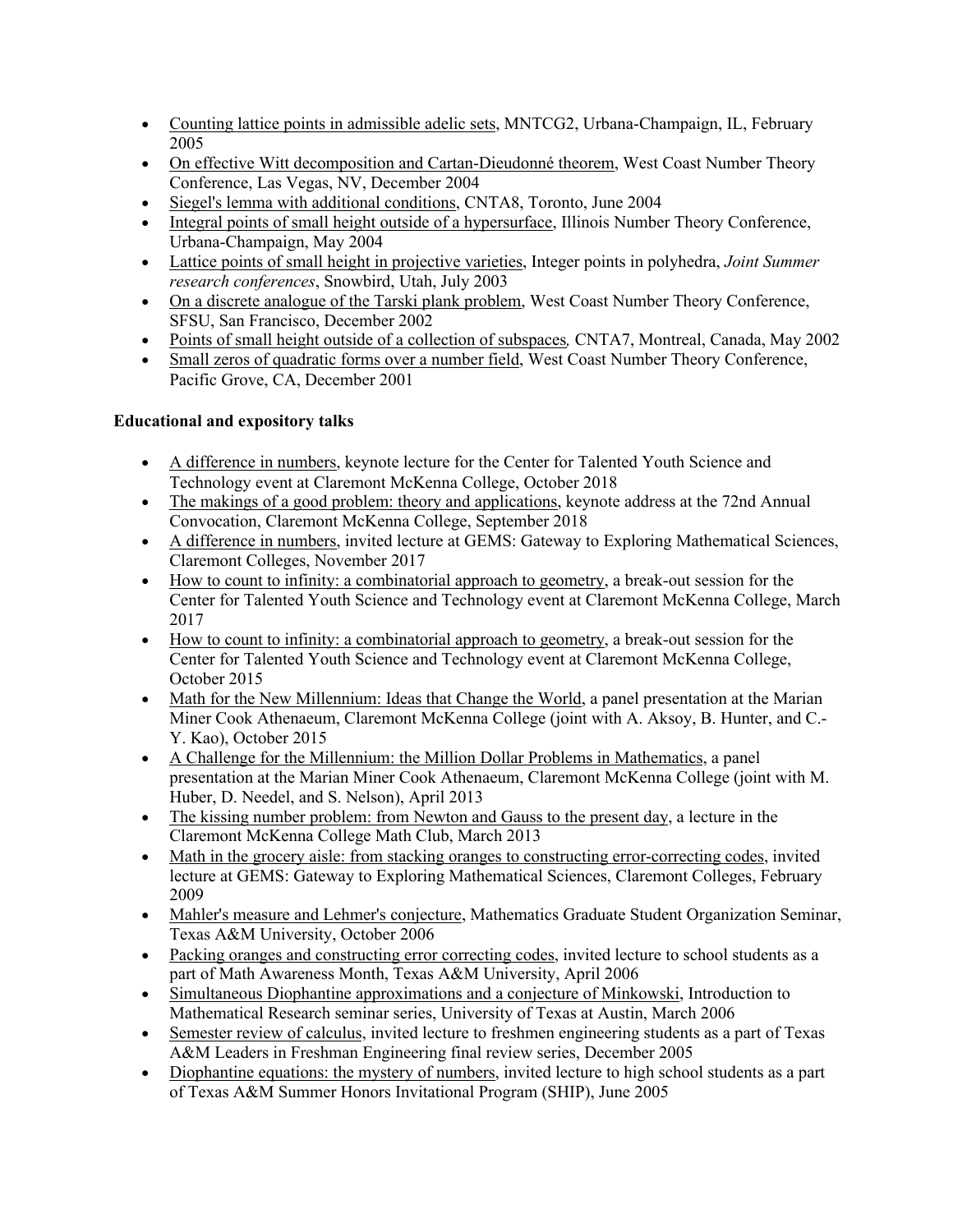# **Local seminar talks**

- Representing integers by multilinear polynomials, Algebra / Number Theory / Combinatorics Seminar, Claremont Colleges, September 2021
- Covering point-sets with parallel hyperplanes and sparse signal recovery, Algebra / Number Theory / Combinatorics Seminar, Claremont Colleges, February 2020
- Frobenius problem over number fields, Algebra / Number Theory / Combinatorics Seminar, Claremont Colleges, September 2019
- Lattices from group frames and vertex transitive graphs, Algebra / Number Theory / Combinatorics Seminar, Claremont Colleges, February 2019
- Algebraic approach to integer sparse recovery, Claremont Mathematics Weekend, January 2019
- Digital sequences for frequency hopping CDMA systems, Applied Mathematics Seminar, Claremont Colleges, November 2018
- Small representations of integers by integral quadratic forms, Algebra / Number Theory / Combinatorics Seminar, Claremont Colleges, September 2018
- An algebraic perspective on integer sparse recovery, Algebra / Number Theory / Combinatorics Seminar, Claremont Colleges, October 2017
- Counting arithmetic lattices in the plane, Algebra / Number Theory / Combinatorics Seminar, Claremont Colleges, February 2017
- Constructing extremal lattices in Euclidean spaces, Claremont Mathematics Colloquium, Claremont Colleges, February 2017
- Some arithmetic constructions with equiangular frames, Claremont Mathematics Weekend, January 2017
- On effective variations of Kronecker's approximation theorem, Algebra / Number Theory / Combinatorics Seminar, Claremont Colleges, February 2016
- Arithmetic lattices and elliptic curves, Claremont Mathematics Weekend, January 2016
- Optimization problems on planar lattice transmitter networks, Applied Mathematics Seminar, Claremont Colleges, October 2015
- Solving quadratic equations over Q-bar, Algebra / Number Theory / Combinatorics Seminar, Claremont Colleges, September 2015
- On the Frobenius problem and its generalization, Algebra / Number Theory / Combinatorics Seminar, Claremont Colleges, October 2014
- Well-rounded lattices from algebraic constructions, Algebra / Number Theory / Combinatorics Seminar, Claremont Colleges, September 2014
- Automorphism groups of lattices, Minkowski reduction domain, and well-rounded retract, Algebra / Number Theory / Combinatorics Seminar, Claremont Colleges, April 2014
- Searching for rational points on varieties over global fields, Claremont Mathematics Colloquium, Claremont Colleges, February 2014
- On stability of ideal lattices from quadratic number fields, Algebra / Number Theory / Combinatorics Seminar, Claremont Colleges, November 2013
- Complexity of lattice problems on cyclic lattices, Algebra / Number Theory / Combinatorics Seminar, Claremont Colleges, April 2013
- On a counting problem in number theory, Algebra / Number Theory / Combinatorics Seminar, Claremont Colleges, October 2012
- On zeta-function of well-rounded lattices in the plane, Analysis Seminar, Claremont Colleges, February 2012
- Lattices must be fat -- no skinny lattice for you!, Algebra / Number Theory / Combinatorics Seminar, Claremont Colleges, February 2012
- Integer knapsacks and the Frobenius problem, Statistics / Operations Research / Math Finance seminar, Claremont Colleges, April 2011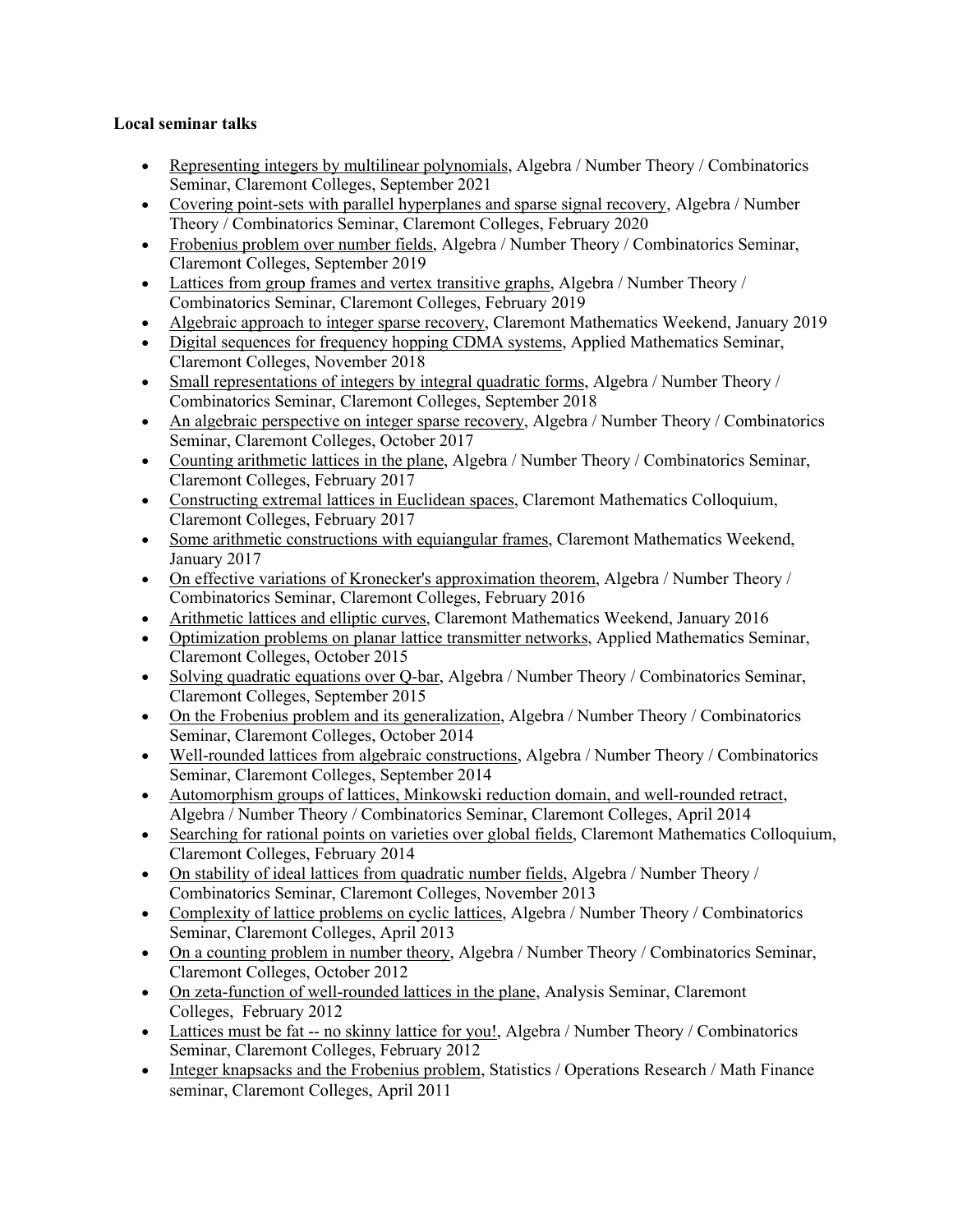- On well-rounded ideal lattices, Algebra / Number Theory / Combinatorics Seminar, Claremont Colleges, January 2011
- Revisiting the hexagonal lattice: on optimal lattice circle packing, Algebra / Number Theory / Combinatorics Seminar, Claremont Colleges, February 2010
- On minimal lattice spherical configurations in three dimensions, Topology and Geometry seminar, Claremont Colleges, November 2009
- Diophantine approximation on a circle, Analysis Seminar, Claremont Colleges, April 2009
- On heights of algebraic numbers, Algebra / Number Theory / Combinatorics Seminar, Claremont Colleges, March 2009
- On Tarski plank problem and its discrete analogues, Analysis Seminar, Claremont Colleges, November 2008
- On Siegel's lemma, Algebra / Number Theory / Combinatorics Seminar, Claremont Colleges, September 2008
- On distribution of well-rounded sublattices of  $Z^2$ , Analysis Seminar, Claremont Colleges, September 2008
- Mahler's measure, Lehmer's conjecture, and some connections II, Analysis Seminar, Claremont Colleges, April 2008
- Mahler's measure, Lehmer's conjecture, and some connections I, Analysis Seminar, Claremont Colleges, February 2008
- On zeta function of well-rounded lattices, Analysis Seminar, Claremont Colleges, November 2007
- Hilbert's 10-th problem, heights, and search bounds for rational points on varieties, Parts I and II, Algebra / Number Theory / Combinatorics Seminar, Claremont Colleges, September 2007
- On the distribution of integral well-rounded lattices in dimension two, Part II, Number Theory Seminar, Texas A&M University, February 2007
- On the distribution of integral well-rounded lattices in dimension two, Part I, Number Theory Seminar, Texas A&M University, September 2006
- Effective theorems for quadratic spaces over O-bar, Number Theory Seminar, Texas A&M University, January 2006
- The Frobenius problem and the covering radius of a lattice, Number Theory Seminar, Texas A&M University, October 2005
- Some effective Diophantine results over Q-bar*,* Number Theory Seminar, Texas A&M University, April 2005
- On effective Witt decomposition and Cartan-Dieudonné theorem, Number Theory Seminar, Texas A&M University, September 2004
- Points of small height with arithmetic conditions, Number Theory Seminar, University of Texas at Austin, November 2003

# **Other special programs and conferences attended**

- Arizona Winter School: *Special Functions and Transcendence*, Tucson, AZ, March 2008
- SMS-NATO ASI 2005: *Equidistribution in Number Theory*, Montreal, Canada, July 2005
- Arizona Winter School: *Number Theory and Physics*, Austin, TX, March 2004
- NSF-CBMS Special Program: *Web of Modularity*, Urbana, IL, June 2003
- MSRI Summer Program: *Excursions in Computational Number Theory - Polynomials with integer coefficients*, Vancouver, Canada, June 2002; Project and presentation: *Heights of products of cyclotomic polynomials*
- Illinois Number Theory Conference, Urbana, IL, May 2002
- Arizona Winter School: *Periods*, Tucson, AZ, March 2002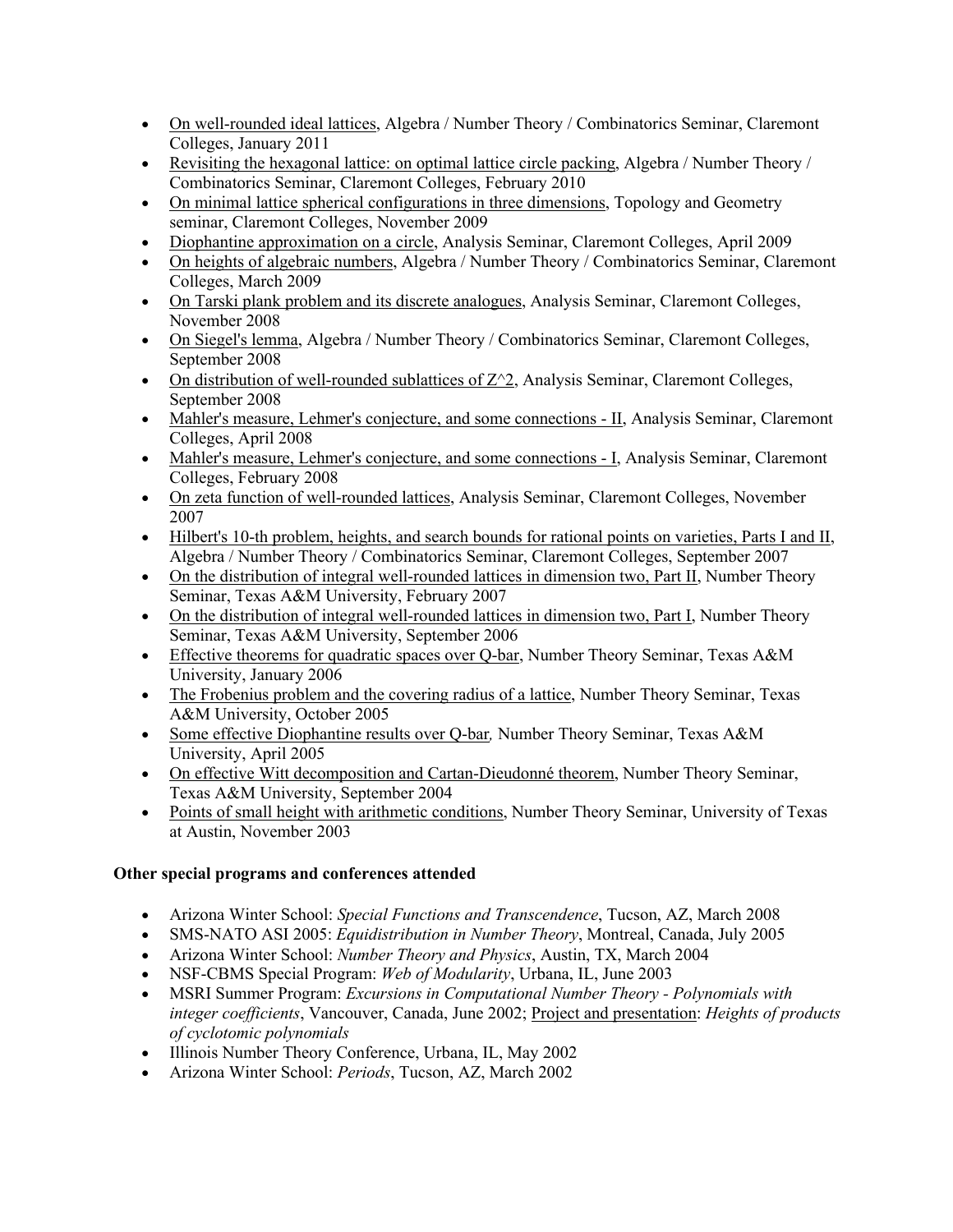# **Research supervision**

# **Postdoctoral fellows supervision**

• David Krumm (at Claremont McKenna College), 2013 - 2015

#### **Ph.D. students**

- Glenn Henshaw, (joint with Wai Kiu Chan) Ph.D. from Wesleyan University, May 2012
- Xun Sun, Ph.D. from Claremont Graduate University, May 2015
- David Kogan, Ph.D. in progress at Claremont Graduate University
- Maxwell Forst, Ph.D. in progress at Claremont Graduate University

# **Ph.D. and M.S. thesis committee service**

- Member of the Ph.D. Dissertation Committee for Ahmed Al Fares, Claremont Graduate University
- External Examiner for Jose Miguel Cruz's M.S. Thesis (Universidad de los Andes, M.S. July 2020)
- External Examiner for Santiago Cortes Gomez's M.S. Thesis (Universidad de los Andes, M.S. May 2018)
- External Examiner for Dilbak Mohammed's Ph.D. Dissertation (Cardiff University, Ph.D. December 2016)
- Gutachter/Expert Referee for Carsten Thiel's Ph.D. Dissertation (University of Magdeburg, Ph.D. February 2014)
- External Member of the Ph.D. Dissertation Committee for Nikolas Rauh (University of Texas at Austin, Ph.D. May 2013)
- External Member of the Ph.D. Dissertation Committee for Mark Rothlisberger (University of Texas at Austin, 2010)

# **Undergraduate thesis and research supervision**

- Advisor for senior thesis student Siki Wang (Claremont McKenna College, B.A. expected May 2022, Best Thesis Award)
- Advisor for summer research and senior thesis student Yingqi (Ed) Shi (Claremont McKenna College, B.A. May 2020, Outstanding Math Major Award)
- Advisor for senior thesis student Alexander Hsu (Claremont McKenna College, B.A. December 2019, Best Thesis Award and Outstanding Math Major Award)
- Advisor for senior thesis student Yuxin (Jessie) Xin (Claremont McKenna College, B.A. May 2019)
- Advisor for senior thesis student Scott Maislin (Claremont McKenna College, B.A. May 2017)
- Advisor for senior thesis student Mia Siracusa (Scripps College, B.A. May 2017)
- Advisor for senior thesis student Michelle Goodwin (Claremont McKenna College, B.A. May 2016)
- Advisor for senior thesis student Emma Cranston (Scripps College, B.A. May 2016)
- Advisor for independent study students Joshua Corwin and Christian Modjaiso (Pitzer College, Summer 2015)
- Advisor for senior thesis student Tatiana Bradley (Scripps College, B.A. May 2015)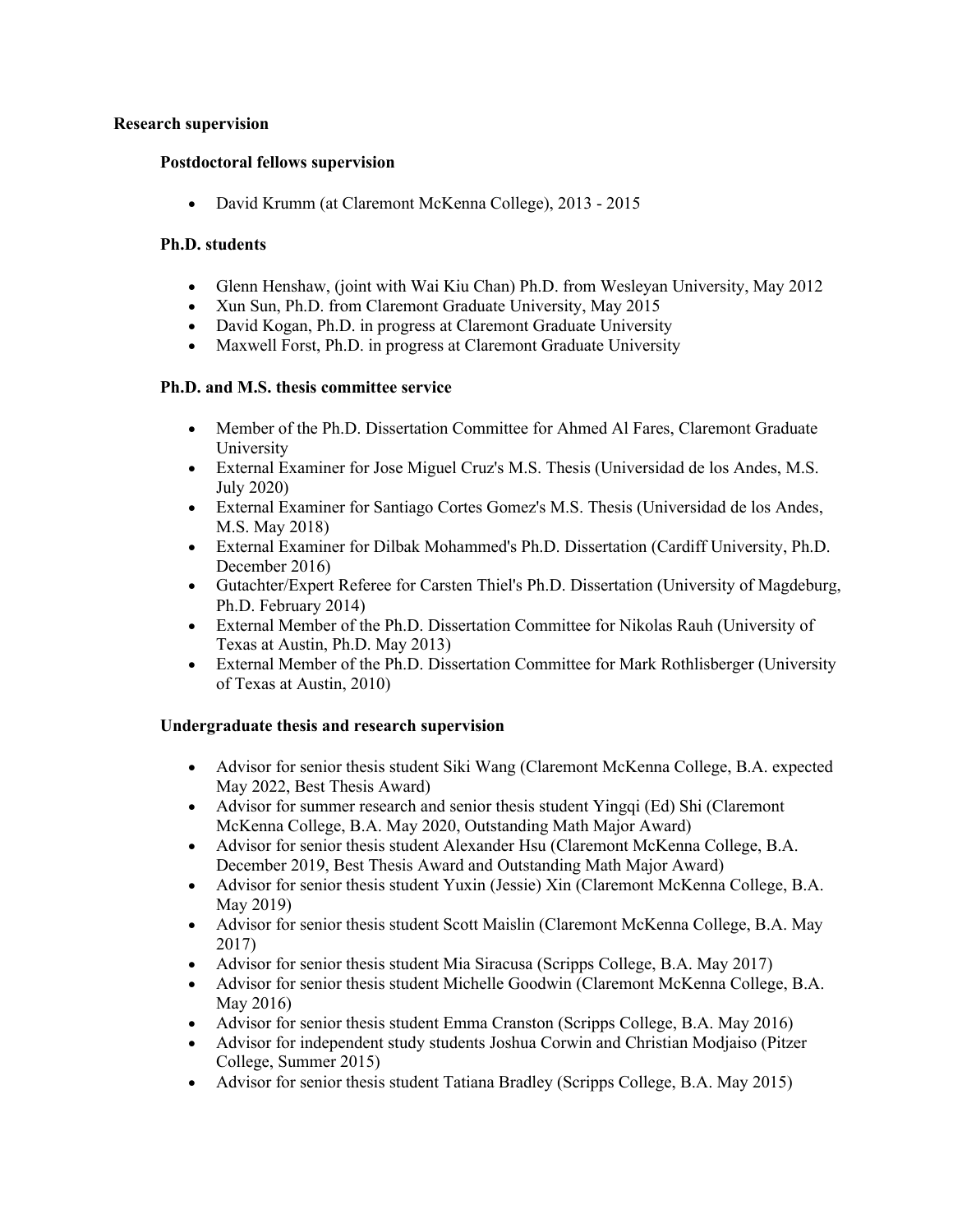- Advisor for senior thesis student John Shaughnessy (Claremont McKenna College, B.A. May 2014, Best Thesis Award)
- Advisor for senior thesis and research student Michael Mei (Pomona College, B.A. May 2014)
- Advisor for research student Arvind Suresh (Claremont McKenna College, Spring and Summer 2013)
- Advisor for senior thesis student Jonathan Raiman (Pomona College, B.A. May 2013)
- Reader for senior thesis student Amanda Clemm (Scripps College, B.A. May 2012)

# **Research programs supervision**

- Instructor and Project Leader for the Claremont Colleges Fletcher Jones Summer 2011 Research Program for graduate and undergraduate students, Summer 2011
- Instructor and Project Leader for an NSF-funded REU program, Claremont Colleges REU, 2009

# **Professional activities and service**

# **Organizing activities**

- Member of the scientific committee for the Southern California Discrete Mathematics Symposium, 2020 - present
- Co-organizer (with S. Assaf) of the Southern California Discrete Mathematics Symposium 2019, Claremont, California (May 4, 2019)
- Co-organizer (with S. Akhtari and C. Petsche) of AMS Special Session: *Diophantine Approximation and Analytic Number Theory in Honor of Jeffrey Vaaler* at the Joint Mathematics Meeting - 2018, San Diego, California (January 12 - 13, 2013)
- Co-organizer (with D. Krumm) of AMS Special Session: *Heights, Diophantine problems, and lattices*, Riverside, California (November 2-3, 2013)
- Co-organizer (with W. K. Chan) of AMS Special Session: *Arithmetic theory of quadratic forms and lattices* at the Joint Mathematics Meeting - 2013, San Diego, California (January 10, 2013)
- Co-organizer (with W. K. Chan, R. Schulze-Pillot, J. D. Vaaler) of a 5-day workshop on Diophantine methods, lattices, and arithmetic theory of quadratic forms, BIRS, Banff, Canada (November 13 - 18, 2011)
- Co-organizer (with S. Garcia) for the Claremont Mathematics Colloquium, Claremont Colleges, 2011-2012
- Co-organizer (with G. Karaali) for the Algebra / Number Theory / Combinatorics seminar, Claremont Colleges, 2009-present
- Co-organizer (with M. Beck) of AMS Special Session: *Diophantine problems and discrete geometry*, AMS Spring Western Section Meeting, Claremont, CA, May 2008
- Local organizer of AMS Spring Western Section Meeting, Claremont, CA, May 2008
- Organizer for the Number Theory seminar, Texas A&M University, 2006-2007
- Organizer for the Working Number Theory seminar, Texas A&M University, 2004 2005

# **Reviewing and refereeing service**

- Referee for the following journals:
	- o Journal of Number Theory
	- o Canadian Mathematical Bulletin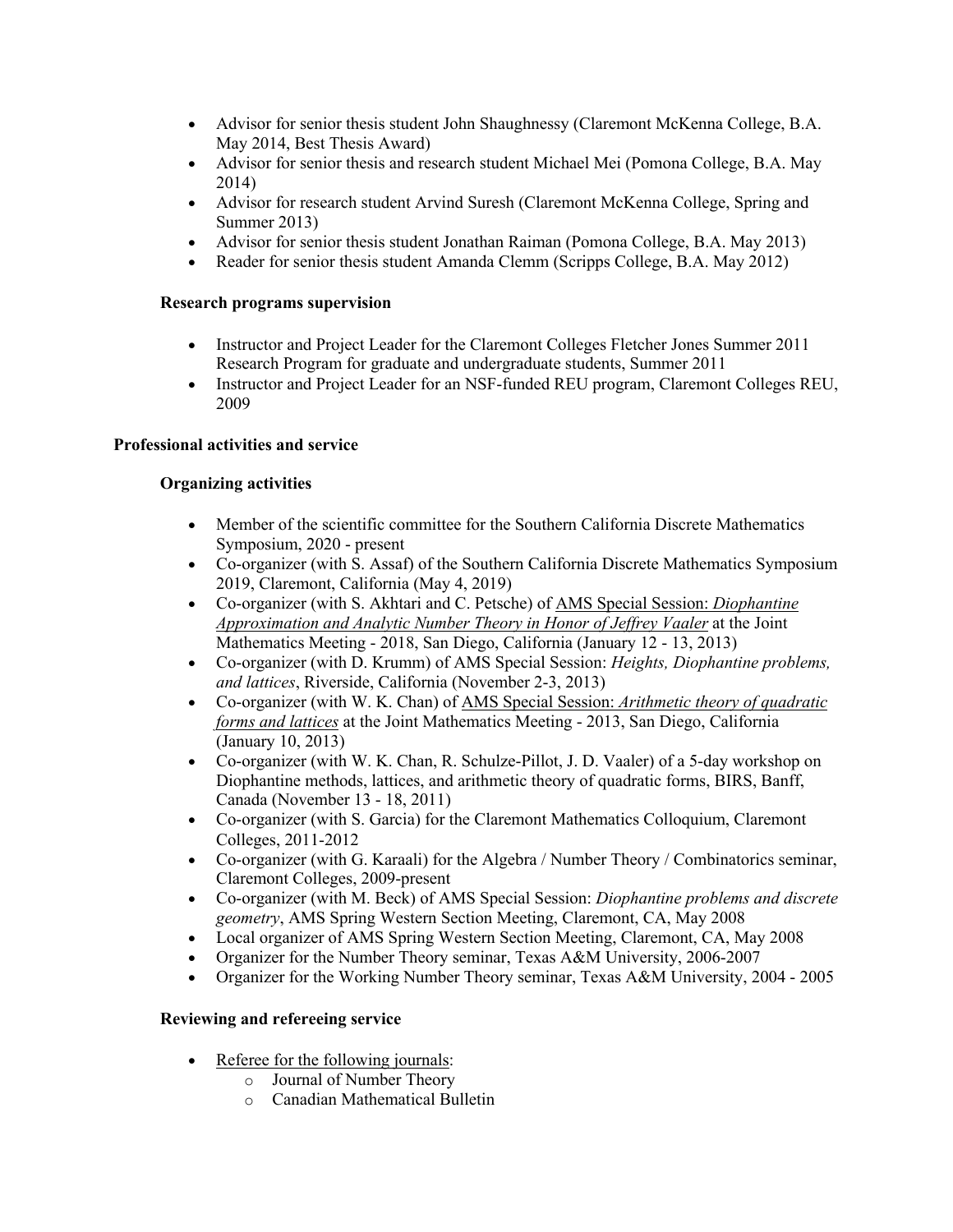- o International Journal of Number Theory
- o Mathematics of Operations Research
- o Journal of Combinatorial Theory A
- o Acta Arithmetica
- o Proceedings of the American Mathematical Society
- o Advances in Geometry
- o American Mathematical Monthly
- o Mathematica Bohemica
- o Geometriae Dedicata
- o Involve
- o Electronic Journal of Combinatorics
- o Proceedings of the London Mathematical Society
- o Journal de Théorie des Nombres de Bordeaux
- o Canadian Journal of Mathematics
- o SIAM Journal on Discrete Mathematics
- o Symposium on Discrete Algorithms
- o Mathematics of Computation
- o Alabama Journal of Mathematics
- o Houston Journal of Mathematics
- o Mathematical Intelligencer
- o Moscow Journal of Combinatorics and Number Theory
- o Communications in Mathematics
- o Pacific Journal of Mathematics
- o European Journal of Combinatorics
- o Advances in Mathematics of Communication
- o The Ramanujan Journal
- o Discrete Mathematics
- o Discrete and Computational Geometry
- o Cryptography and Communications
- o Computational and Applied Mathematics
- o Linear Algebra and its Applications
- o IMRN
- o Designs, Codes and Cryptography
- o Journal of Analysis
- o Combinatorial Theory
- o Integers
- o Expositiones Mathematicae
- o Monatshefte fur Mathematik
- Referee for the following proceedings:
	- o A Journey Through Discrete Mathematics
	- o IWOTA 2019 Proceedings
- Referee / reviewer for the following book publishers:
	- o Pearson Publishing
	- o W. H. Freeman Publishing
	- o Springer Developments in Mathematics Series
	- o Cambridge University Press
	- o American Mathematical Society
- Referee for the following grants and fellowships: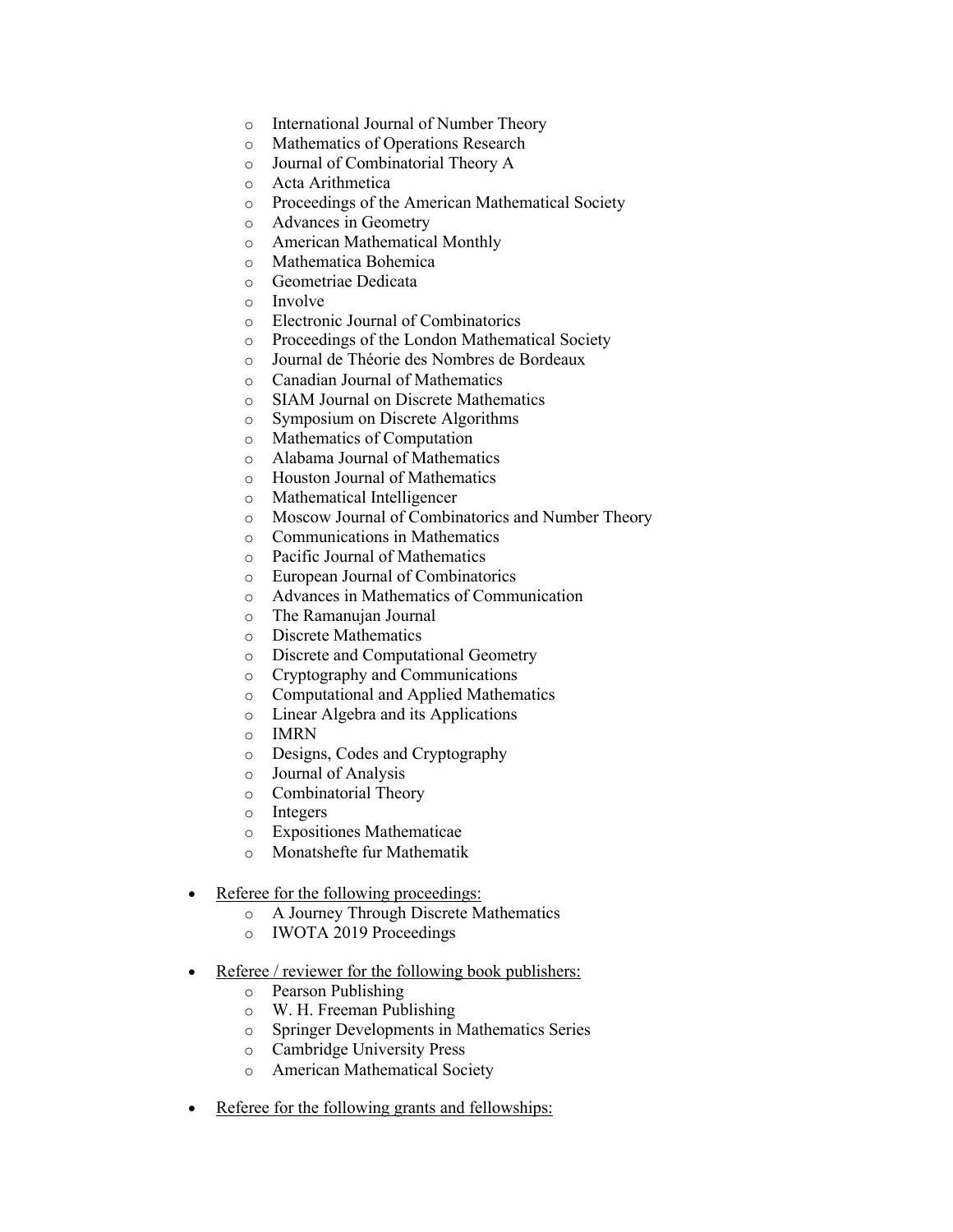- o National Security Agency
- o Canada Council for the Arts: Killam Program
- o Marie Curie Actions: Career Integration Grant program
- o Davidson Fellows Scholarship program
- Reviewer for the following reviewing services:
	- o AMS Mathematical Reviews (MathSciNet)
	- o Zentralblatt MATH (zbMATH)

# **Special Teaching and Outreach Activities**

- Member of a Zippia expert panel on current analytic job market trends, January 2021
- Judge for SOLVE 2019 competition of the Pasadena Unified School District Math Academy US, May 11, 2019 at CalTech
- 3rd Grade Math Circle at Chaparral Elementary School (Claremont, CA), AY 2018 2019
- Local organizer for Center for Talented Youth Science and Technology event at Claremont McKenna College, October 2018
- Judge for SOLVE 2018 competition of the Pasadena Unified School District Math Academy US, May 5, 2018 at CalTech
- Chaparral Elementary School Career Day presentation (Claremont, CA), February 23, 2018
- Judge for SOLVE 2017 competition of the Pasadena Unified School District Math Academy US, May 13, 2017 at CalTech
- Co-organizer (with D. Needell) of the CMC Math Club, 2013
- Co-organizer (with CMC Career Services) of the CMC Careers in Mathematics Event, 2012
- Co-organizer (with M. O'Neill) of the CMC 4th annual Atul Vyas Memorial Lecture in Mathematics, 2011
- Speaker for a GEMS (Gateway to Exploring Mathematical Sciences) event for middle school students, 2009
- Co-organizer (with M. O'Neill) of Putnam preparation seminar at Claremont McKenna, 2007, 2008
- Co-organizer (with M. O'Neill) of a mathematical problem-solving contest at Claremont McKenna, 2008
- Speaker and contest problem grader for Math Awareness event for elementary, middle, and high school students, 2006
- Assistant Instructor for an REU/VIGRE course, 2005
- Participated in Texas A&M Summer Honors Invitational Program (SHIP) for high school students, 2005
- Instructor for Emerging Scholars Program (ESP), 2001-2002
- Instructor for Supplemental Instruction Program (SI), 2001

# **Courses Taught**

- Geometric Number Theory (advanced topics course), *Claremont McKenna College*, Instructor
- Coding Theory (advanced topics course), *Claremont McKenna College*, Instructor
- Number Theory and Connections to Computer Science, *Claremont McKenna College*, Instructor
- Transcendental Number Theory (advanced topics course), *Claremont McKenna College*, Instructor
- Algebraic Number Theory (advanced topics course), *Claremont McKenna College*, Instructor
- Abstract Algebra II: Galois Theory, *Claremont McKenna College*, Instructor
- Abstract Algebra I, *Claremont McKenna College*, Instructor